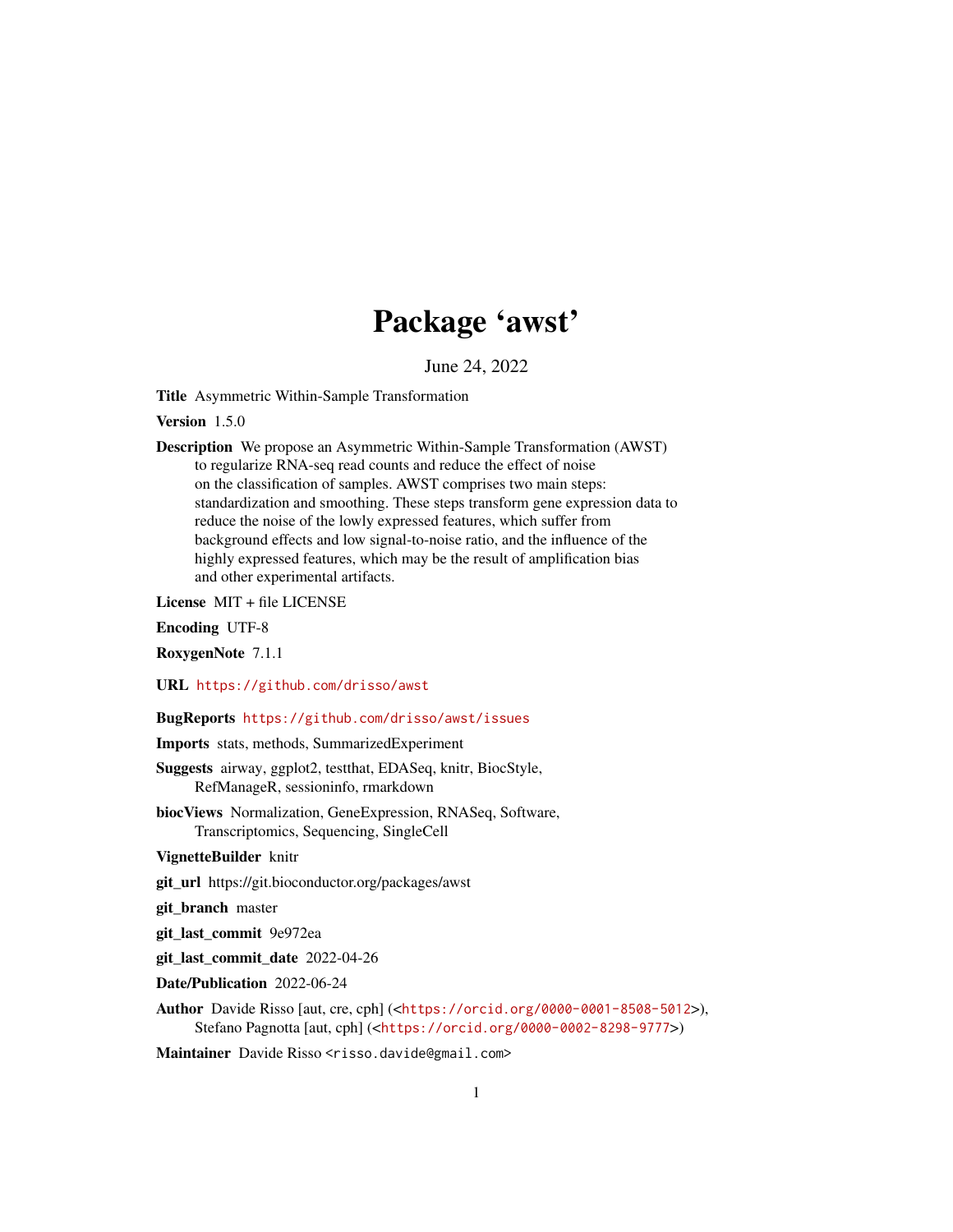### <span id="page-1-0"></span>R topics documented:

#### **Index** [5](#page-4-0)

<span id="page-1-1"></span>

awst *Asymmetric Within-Sample Transformation*

#### Description

This function implements the asymmetric within-sample transformation described in Risso and Pagnotta (2019). The function includes two steps: a standardization step and a asymmetric winsorization step. See details.

#### Usage

```
## S4 method for signature 'matrix'
awst(x, poscount = FALSE, full_quantile = FALSE, sigma0 = 0.075, lambda = 13)
## S4 method for signature 'SummarizedExperiment'
awst(
 x,
 poscount = FALSE,
 full_quantile = FALSE,
  sigma0 = 0.075,
 lambda = 13,
 expr_values = "counts",
 name = "awst")
```
#### Arguments

| $\mathsf{x}$  | a matrix of (possibly normalized) RNA-seq read counts or a 'SummarizedEx-<br>periment'.                                                               |
|---------------|-------------------------------------------------------------------------------------------------------------------------------------------------------|
| poscount      | a logical value indicating whether positive counts only should be used for the<br>standardization step.                                               |
| full_quantile | a logical value indicating whether the data have been normalized with the full-<br>quantile normalization. In this case, computations can be sped up. |
| sigma0        | a multiplicative constant to be applied to the smoothing function.                                                                                    |
| lambda        | a parameter that controls the growth rate of the smoothing function.                                                                                  |
| expr_values   | integer scalar or string indicating the assay that contains the matrix to use as<br>input.                                                            |
| name          | string specifying the name of the assay to be used to store the results of the<br>transformation.                                                     |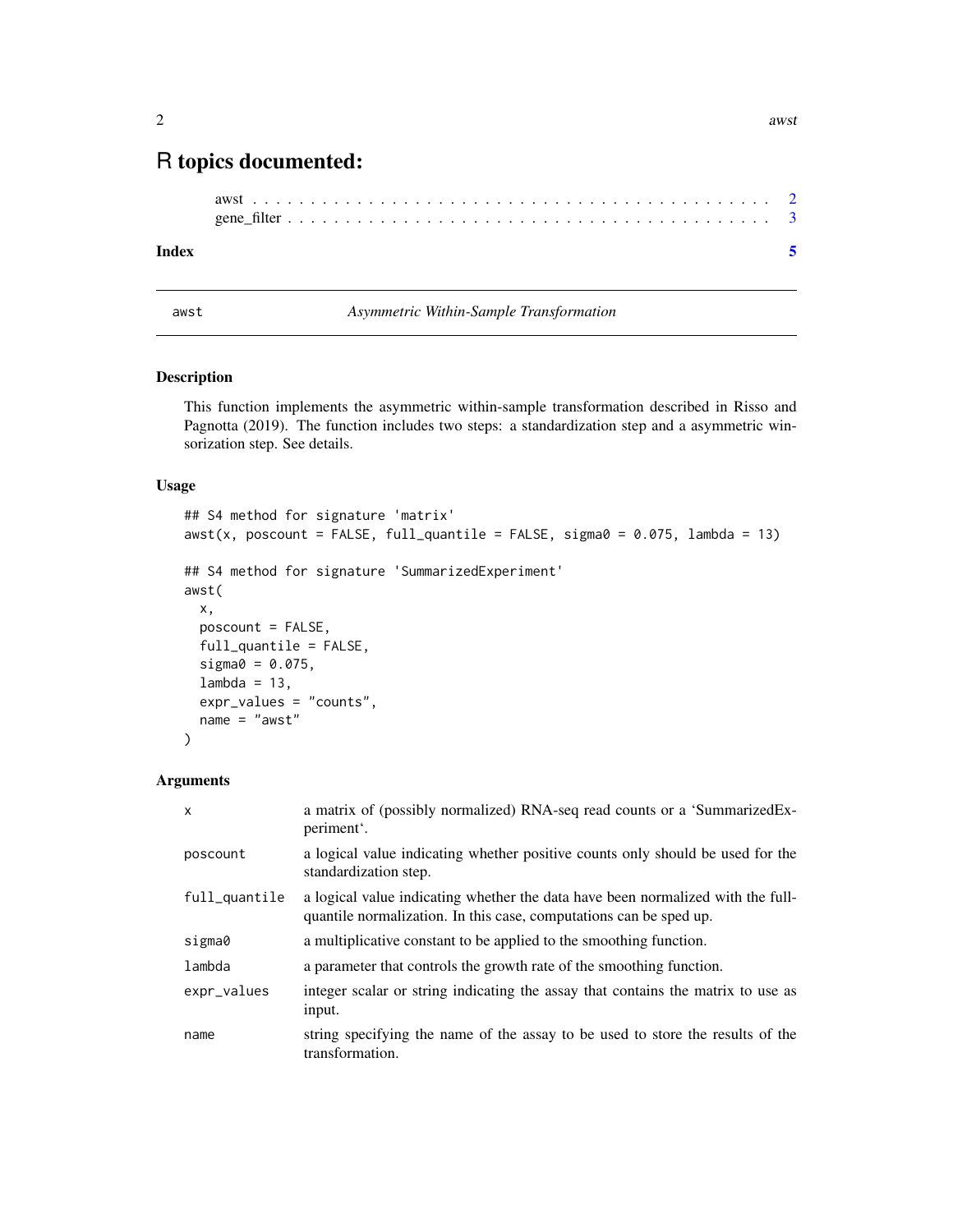#### <span id="page-2-0"></span>gene\_filter 3

#### Details

The standardization step is based on a log-normal distribution of the high-intensity genes. Optionally, only positive counts can be used in this step (this option is especially useful for single-cell data). The winsorization step is controlled by two parameters, sigma0 and lambda, which control the growth rate of the winsorization function.

#### Value

if 'x' is a matrix, it returns a matrix of transformed values, with genes in rows and samples in column. If 'x' is a 'SummarizedExperiment', it returns a 'SummarizedExperiment' with the transformed value in the 'name' slot.

#### Methods (by class)

- matrix: the input is a matrix of (possibly normalized) counts
- SummarizedExperiment: the input is a SummarizedExperiment with (possibly normalized) counts in one of its assays.

#### References

Risso and Pagnotta (2019). Within-sample standardization and asymmetric winsorization lead to accurate classification of RNA-seq expression profiles. Manuscript in preparation.

#### Examples

```
x \le - matrix(data = rpois(100, lambda=5), ncol=10, nrow=10)
awst(x)
```
gene\_filter *Gene filtering based on heterogeneity*

#### Description

This function filters out genes that show a low heterogeneity, as measured by Shannon's entropy.

#### Usage

```
## S4 method for signature 'matrix'
gene_filter(
 x,
  from = min(x, na.rm = TRUE),
  to = max(x, na.rm = TRUE),nBins = 20,
  heterogeneity_threshold = 0.1
)
```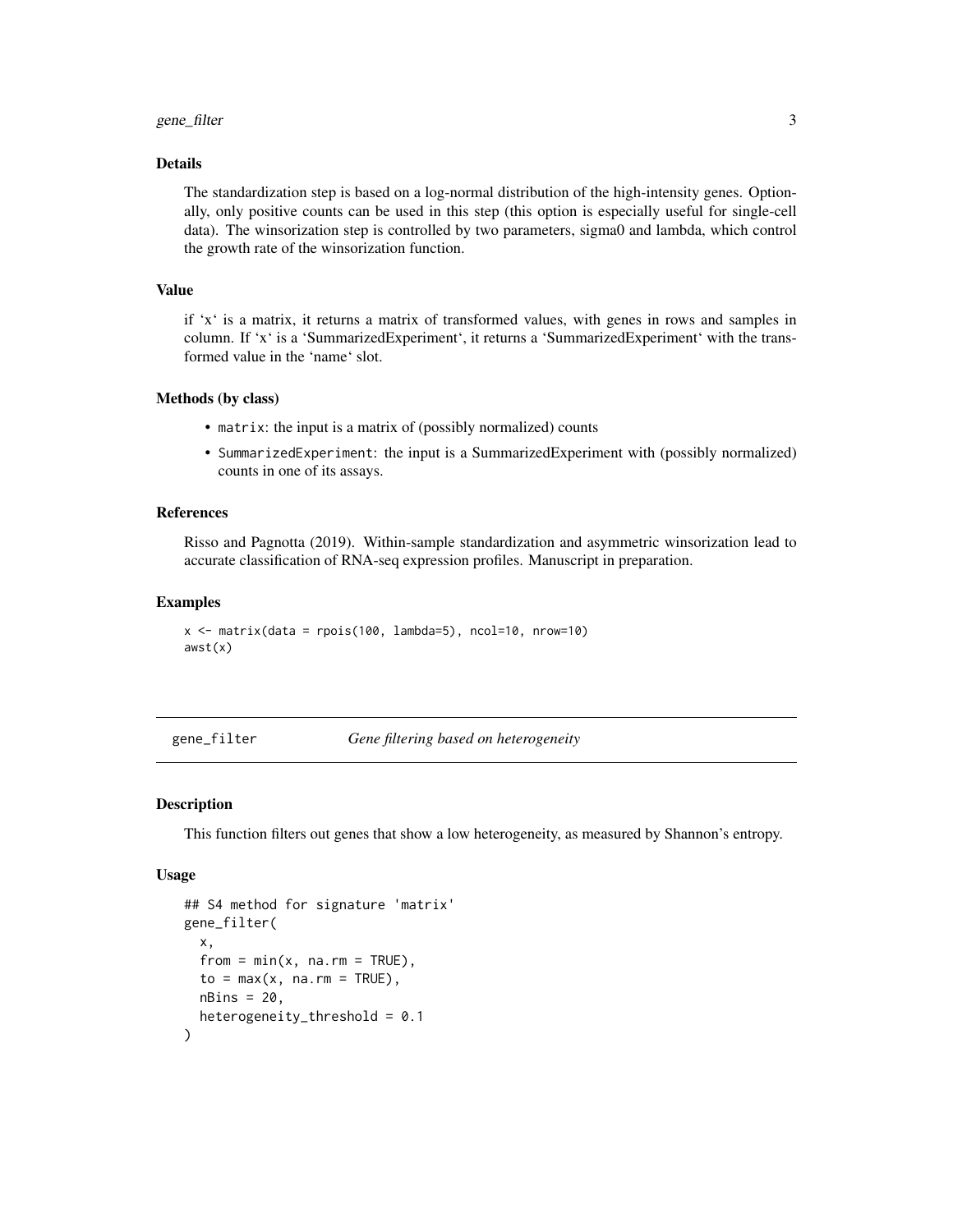```
## S4 method for signature 'SummarizedExperiment'
gene_filter(
 x,
 from = min(assay(x, awst_values), na.rm = TRUE),to = max(assay(x, awst_values), na.rm = TRUE),nBins = 20,
 heterogeneity_threshold = 0.1,
 awst_values = "awst"
)
```
#### Arguments

| $\mathsf{x}$                     | a matrix of transformed gene expression counts (typically the results of awst).                             |  |  |  |  |  |  |  |  |  |
|----------------------------------|-------------------------------------------------------------------------------------------------------------|--|--|--|--|--|--|--|--|--|
| from                             | the minimum value from which to start binning data.                                                         |  |  |  |  |  |  |  |  |  |
| to                               | the maximum value for the binning of the data.                                                              |  |  |  |  |  |  |  |  |  |
| nBins<br>heterogeneity_threshold | the number of bins.                                                                                         |  |  |  |  |  |  |  |  |  |
|                                  | the trheshold used for the filtering.                                                                       |  |  |  |  |  |  |  |  |  |
| awst_values                      | integer scalar or string indicating the assay that contains the awst-transformed<br>values to use as input. |  |  |  |  |  |  |  |  |  |

#### Details

Shannon's entropy is computed on the categorized data after AWST transformation. Those genes that show a lower entropy than the predefined threshold are deemed to carry too low information to be useful for the classification of the samples, and are hence removed.

#### Value

if 'x' is a matrix, it returns a filtered matrix. If 'x' is a 'SummarizedExperiment', it returns a filtered 'SummarizedExperiment'

#### Methods (by class)

- matrix: the input is a matrix of awst-transformed values.
- SummarizedExperiment: the input is a SummarizedExperiment with awst-transformed values in one of its assays.

#### References

Risso and Pagnotta (2019). Within-sample standardization and asymmetric winsorization lead to accurate classification of RNA-seq expression profiles. Manuscript in preparation.

#### Examples

```
set.seed(222)
x <- matrix(rpois(75, lambda=5), ncol=5, nrow=15)
a \leftarrow \text{awst}(x)gene_filter(a)
```
<span id="page-3-0"></span>